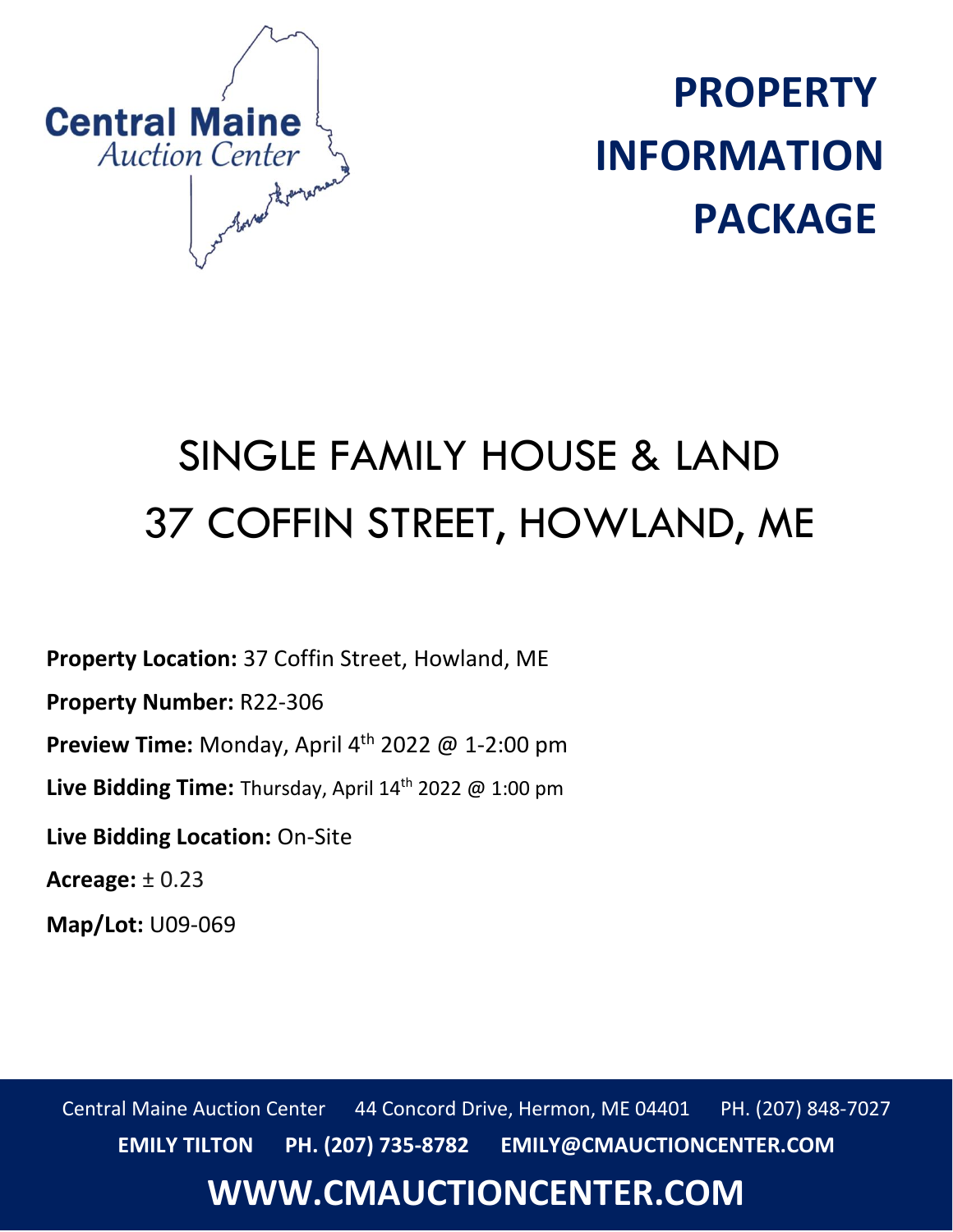#### **CENTRAL MAINE AUCTION CENTER**

44 CONCORD DRIVE, HERMON, MAINE 04401

(207) 848-7027 • CMAUCTIONCENTER.COM

#### **NOTICE: ATTENTION ALL PROSPECTIVE BIDDERS**

*CENTRAL MAINE AUCTION CENTER IS ACTING SOLEY AS AGENT FOR THE SELLER*

Dear Prospective Bidder:

Machias Savings Bank and Central Maine Auction Center, in conjunction with Realty of Maine would like to announce auction R22-306 consisting of real estate at 37 Coffin Street, Howland, ME. The above property is subject to a \$5,000.00 deposit (nonrefundable to the highest bidder) in CASH or CERTIFIED U.S. FUNDS made payable to Machias Savings Bank (deposited with Auctioneer as qualification to bid). The property will be sold by public auction in as is-where is condition, subject to all outstanding municipal assessments.

All information contained in this document and/or any advertising and marketing material was obtained from sources deemed to be reliable. However, Central Maine Auction Center and the seller of this property and/or its agents make no warranties as to the accuracy, truthfulness and completeness of this information. Machias Savings Bank, Central Maine Auction Center and Realty of Maine make no warranties of any kind regarding its title to the property, physical condition, location, value, or compliance with any applicable federal, state or local law, ordinance and regulation, including zoning, or land use ordinances. Bidders must satisfy themselves to each of those matters as an ordinary and prudent buyer. For further information regarding the property, the public sale bidding details, and additional terms, contact Central Maine Auction Center directly.

#### **ADDITIONAL TERMS AND CONDITIONS MAY BE ANNOUNCED BY THE AUCTIONEER ON THE DATE OF THE PUBLIC SALE AND ARE INCORPORATED HEREIN BY REFERENCE.**

Central Maine Auction Center is available to assist you with any questions you may have regarding the property or our auction process. Our friendly, professional staff is committed to providing quality service and look forward to seeing you on auction day.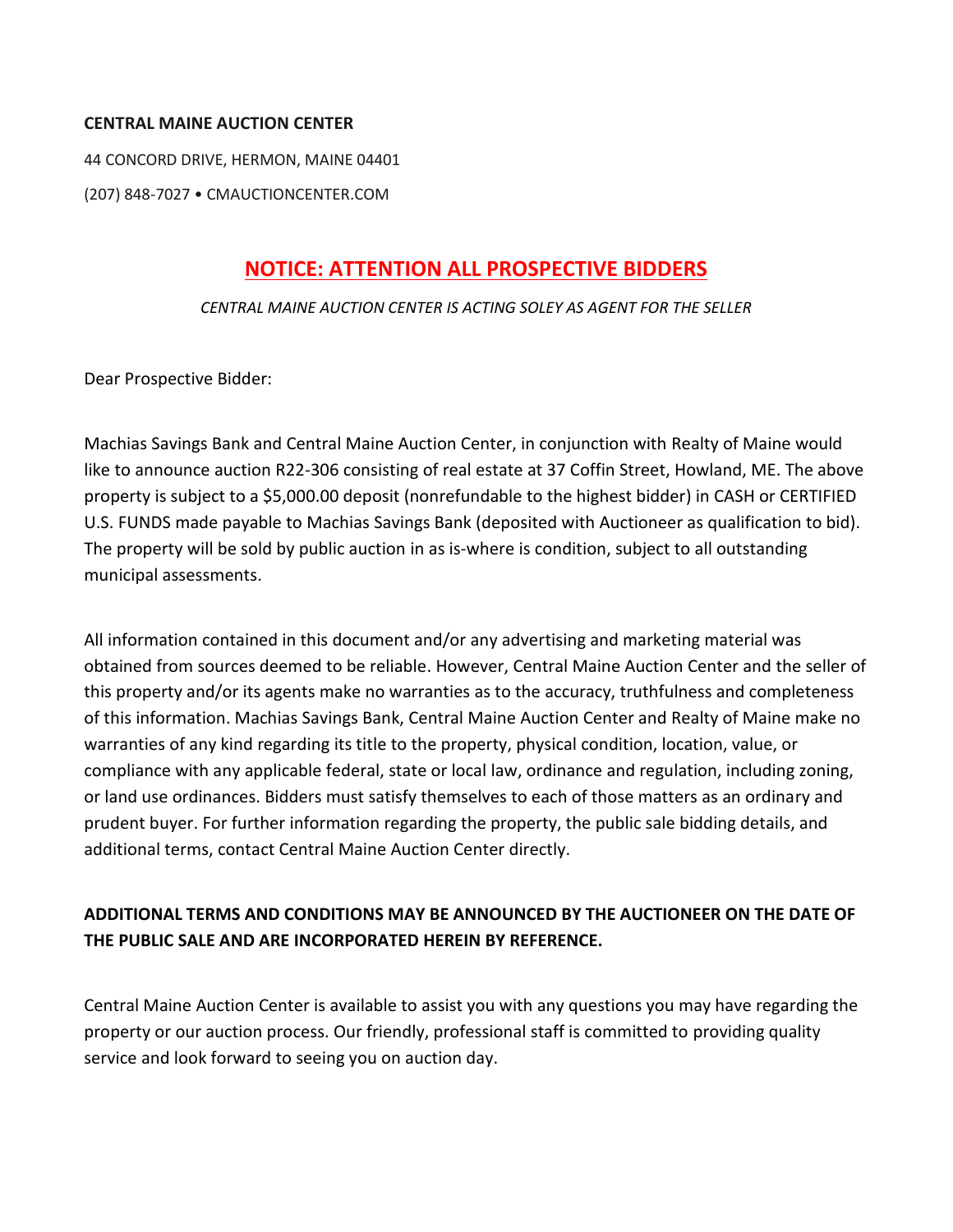### Dept. of Professional & Financial Regulation Office of Professional & Occupational Regulation MAINE REAL ESTATE COMMISSION



35 State House Station Augusta ME 04333-0035

## REAL ESTATE BROKERAGE RELATIONSHIPS FORM

# You Are A

Are you interested in buying or selling resi-Right Now dential real estate in Maine? Before you begin working with a real estate licensee it is important for you to understand that Maine Customer Law provides for different levels of brokerage service to buyers and sellers. You should decide whether you want to be represented in

a transaction (as a client) or not (as a customer). To assist you in deciding which option is in your best interest, please review the following information about real estate brokerage relationships:

Maine law requires all real estate brokerage companies and their affiliated licensees ("licensee") to perform certain basic duties when dealing with a buyer or seller. You can expect a real estate licensee you deal with to provide the following customer-level services:

- **#** To disclose all material defects pertaining to the physical condition of the real estate that are known by the licensee;
- **#** To treat both the buyer and seller honestly and not knowingly give false information;
- **#** To account for all money and property received from or on behalf of the buyer or seller; and
- **#** To comply with all state and federal laws related to real estate brokerage activity.

Until you enter into a written brokerage agreement with the licensee for client-level representation you are considered a "customer" and the licensee is not your agent. As a customer, you should not expect the licensee to promote your best interest, or to keep any information you give to the licensee confidential, including your bargaining position.

# **Become A** Client

If you want a licensee to represent you, you will You  $May$  need to enter into a written listing agreement or a written buyer representation agreement. These agreements create a client-agent relationship between you and the licensee. As a client you can expect the licensee to provide the following services, in addition to the basic ser-

vices required of all licensees listed above:

- **#** To perform the terms of the written agreement with skill and care;
- **#** To promote your best interests;
	- For seller clients this means the agent will put the seller's interests first and negotiate the best price and terms for the seller;
	- For buyer clients this means the agent will put the buyer's interests first and negotiate for the best prices and terms for the buyer; and
- **#** To maintain the confidentiality of specific client information, including bargaining information.

#### COMPANY POLICY ON CLIENT-LEVEL SERVICES -WHAT YOU NEED TO KNOW

The real estate brokerage company's policy on client-level services determines which of the three types of agent-client relationships permitted in Maine may be offered to you. The agent-client relationships permitted in Maine are as follows:

- **#** The company and all of its affiliated licensees represent you as a client (called "single agency");
- **#** The company appoints, with your written consent, one or more of the affiliated licensees to represent you as an agent(s) (called "appointed agency");
- **#** The company may offer limited agent level services as a disclosed dual agent.

#### WHAT IS A DISCLOSED DUAL AGENT?

In certain situations a licensee may act as an agent for and represent both the buyer and the seller in the same transaction. This is called disclosed dual agency. *Both the buyer and the seller must consent to this type of representation in writing.*

Working with a dual agent is not the same as having your own exclusive agent as a single or appointed agent. For instance, when representing both a buyer and a seller, the dual agent must not disclose to one party any confidential information obtained from the other party.

## Remember!

Unless you enter into a written agreement for agency representation, you are a customer-not a client.

#### THIS IS NOT A CONTRACT

It is important for you to know that this form is not a contract. The licensee's completion of the statement below acknowledges that you have been given the information required by Maine law regarding brokerage relationships so that you may make an informed decision as to the relationship you wish to establish with the licensee/company.

|                                   | To Be Completed By Licensee    |                        |  |  |  |
|-----------------------------------|--------------------------------|------------------------|--|--|--|
| This form was presented on (date) |                                | April 14, 2022         |  |  |  |
| To                                |                                |                        |  |  |  |
| Name of Buyer(s) or Seller(s)     |                                |                        |  |  |  |
| b٧                                | Emily Tilton, Associate Broker |                        |  |  |  |
| on behalf of                      | <b>Licensee's Name</b>         | <b>Realty of Maine</b> |  |  |  |
|                                   | Company/Agency                 |                        |  |  |  |

MREC Form#3 Revised 07/2006 Office Title Changed 09/2011

*To check on the license status of the real estate brokerage company or affiliated licensee go to www.maine.gov/professionallicensing. Inactive licensees may not practice real estate brokerage.*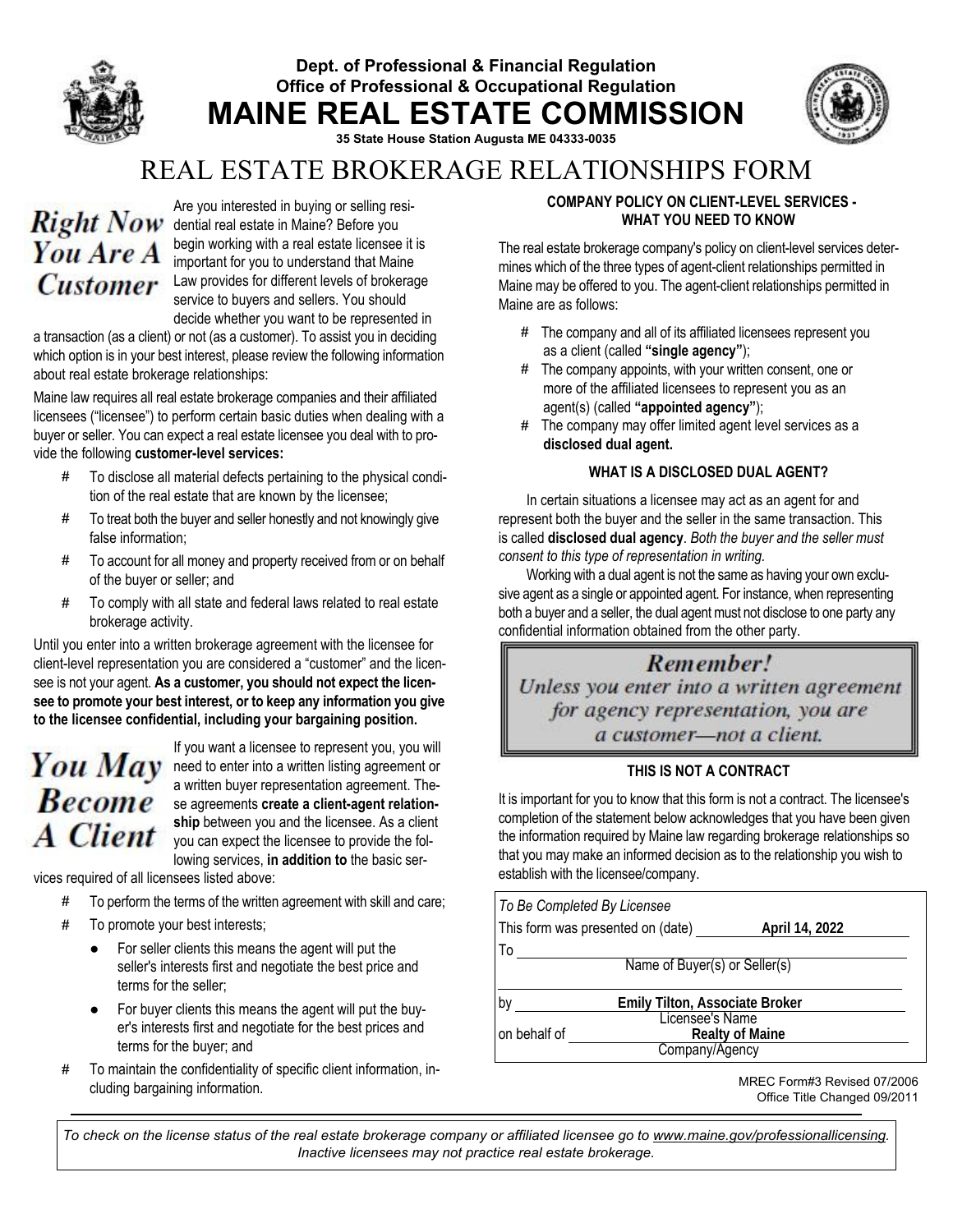| MACHIAS SAVINGS BANK,                                                                   |  |
|-----------------------------------------------------------------------------------------|--|
| <b>PLAINTIFF</b>                                                                        |  |
| v.                                                                                      |  |
| <b>ANDREW T. DAWSON, Special</b><br>Administrator of the Estate of Gary S.<br>Tibbetts, |  |
| <b>DEFENDANT</b>                                                                        |  |

#### *\*\*\*DISCLAIMER\*\*\**

Machias Savings Bank and Central Maine Auction Company have provided the information contained in this bid package to persons interested in bidding for the property described herein. Each believes the information contained herein to be accurate and complete. *However, neither Machias Savings Bank nor Central Maine Auction Company, nor their respective agents, employees or attorneys, make any warranties of any kind as to the accuracy or completeness of the information contained herein.* Interested bidders are urged to make such an independent investigation as to each of those matters to which an ordinary and prudent buyer would inquire.

Central Maine Auction Center, 44 Concord Drive, Hermon, Maine 04401 ■ (207) 848-7027 ■ www.cmauctioncenter.com ■ Beth Sleeper Roybal, Realty of Maine, 458 Main Street, Bangor, Maine 04401  $\bullet$  (207) 942-6310  $\bullet$  collectively, Auctioneer

Ryan P. Dumais, Esq., Eaton Peabody, 77 Sewall Street, Suite 3000; P.O. Box 5249, Augusta, Maine 04332-5249 ■ (207) 622-3747 ■ www.eatonpeabody.com ■ Attorneys for Machias Savings Bank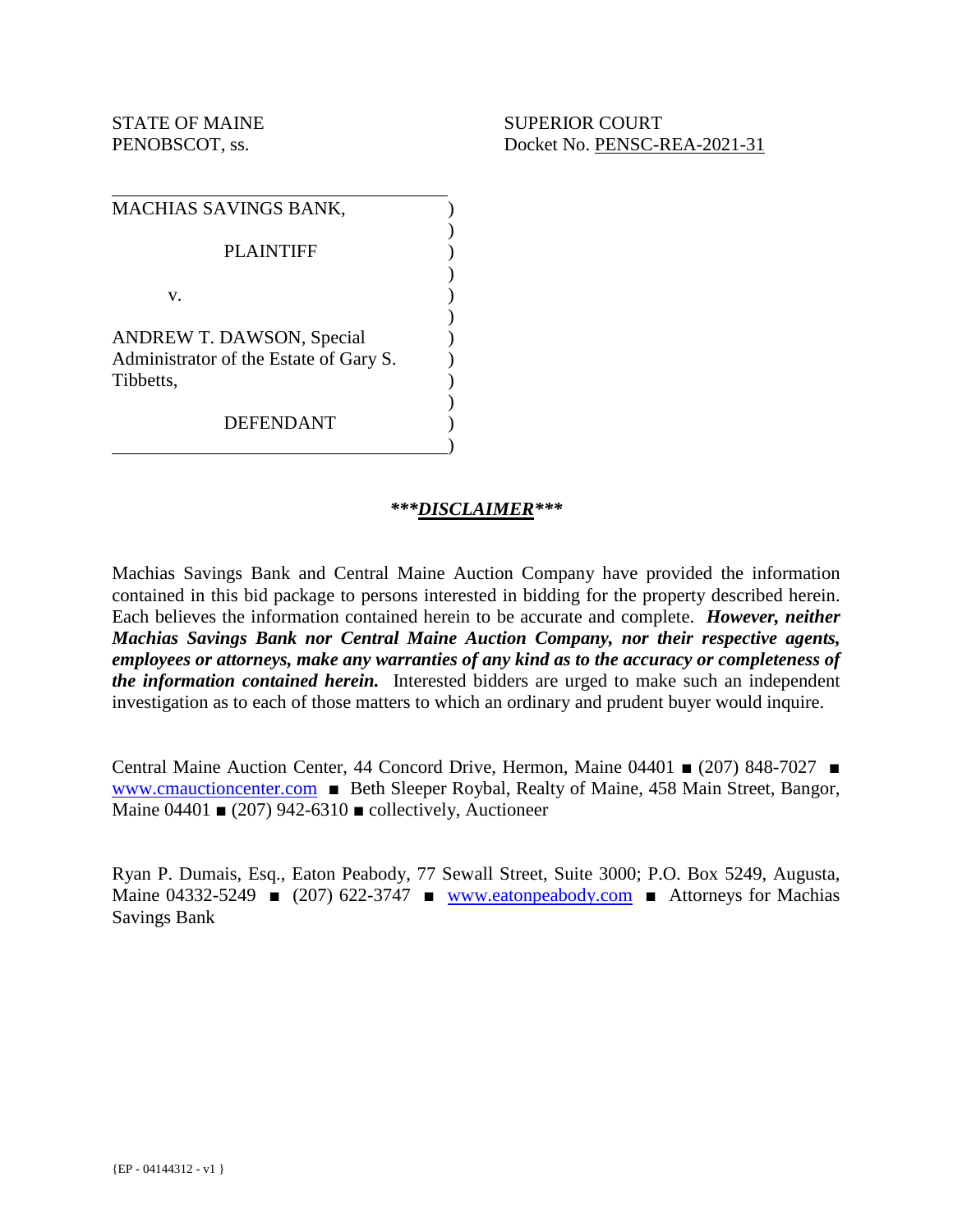#### **TERMS AND CONDITIONS OF PUBLIC SALE**

#### Machias Savings Bank v. Andrew T. Dawson, Special Administrator of the Estate of Gary S. Tibbetts

#### 37 Coffin Street, Howland, Penobscot County, Maine

 The following are the terms and conditions of the public sale of the real property subject to a mortgage granted to Machias Savings Bank by Gary S. Tibbetts said mortgage having been foreclosed as described in the Judgment of Foreclosure and Sale dated January 13, 2022, and entered by the Superior Court for Penobscot County at Bangor, Maine, in the matter of Machias Savings Bank v. Andrew T. Dawson, Special Administrator of the Estate of Gary S. Tibbetts (Docket No. PENSC-REA-2021-31):

1. The property to be sold includes the real estate, together with any improvements thereon, located generally at 37 Coffin Street in Howland, Penobscot County, Maine, more particularly described in the Mortgage Deed from Gary S. Tibbetts to Machias Savings Bank dated August 18, 2015, and recorded in the Penobscot County Registry of Deeds in Book 13934, Page 246 (the "Property"). No personal property is being sold with the Property and bidders must satisfy themselves as to the legal character of specific property as real or personal in nature. Machias Savings Bank reserves the right, but not the obligation, for itself and its assigns, to remove any personal property from the Property without liability of any kind to the purchaser of the Property for any loss, injury, or damage sustained as a result of the storage or removal of any personal property.

2. The sale of the Property is being conducted by Central Maine Auction Center, 44 Concord Drive, Hermon, Maine 04401, Maine Auction License 644, Kevin Tilton, Agency License 22, and Beth Sleeper Roybal, Realty of Maine (collectively, the "Auctioneer"), pursuant to 14 M.R.S. §§ 6203-A et seq. and the Judgment of Foreclosure and Sale referenced above.

3. The public sale will be held on April 14, 2022, at 1:00 p.m. at 37 Coffin Street in Howland, Maine.

4. Machias Savings Bank reserves the right to refuse or to accept any unusual or irregular bid for the Property; to hold recesses from time to time during the public sale as the Auctioneer may determine; to adjourn or to continue the public sale from time to time, without notice to any person; and to amend the terms and conditions of the public sale as it deems necessary or desirable, in its sole discretion. Machias Savings Bank further reserves the right to bid without submitting any deposit and to withdraw any bid made by it. Machias Savings Bank may withdraw the Property at any time until the Auctioneer announces the completion of the sale.

5. The bidding will be conducted as a public sale. All interested bidders shall be required to register with the Auctioneer and submit a deposit in the amount of Five Thousand Dollars (\$5,000.00) in cash or certified U.S. funds made payable to Machias Savings Bank, in order to participate in the public sale. At the completion of the sale, subject to confirmation by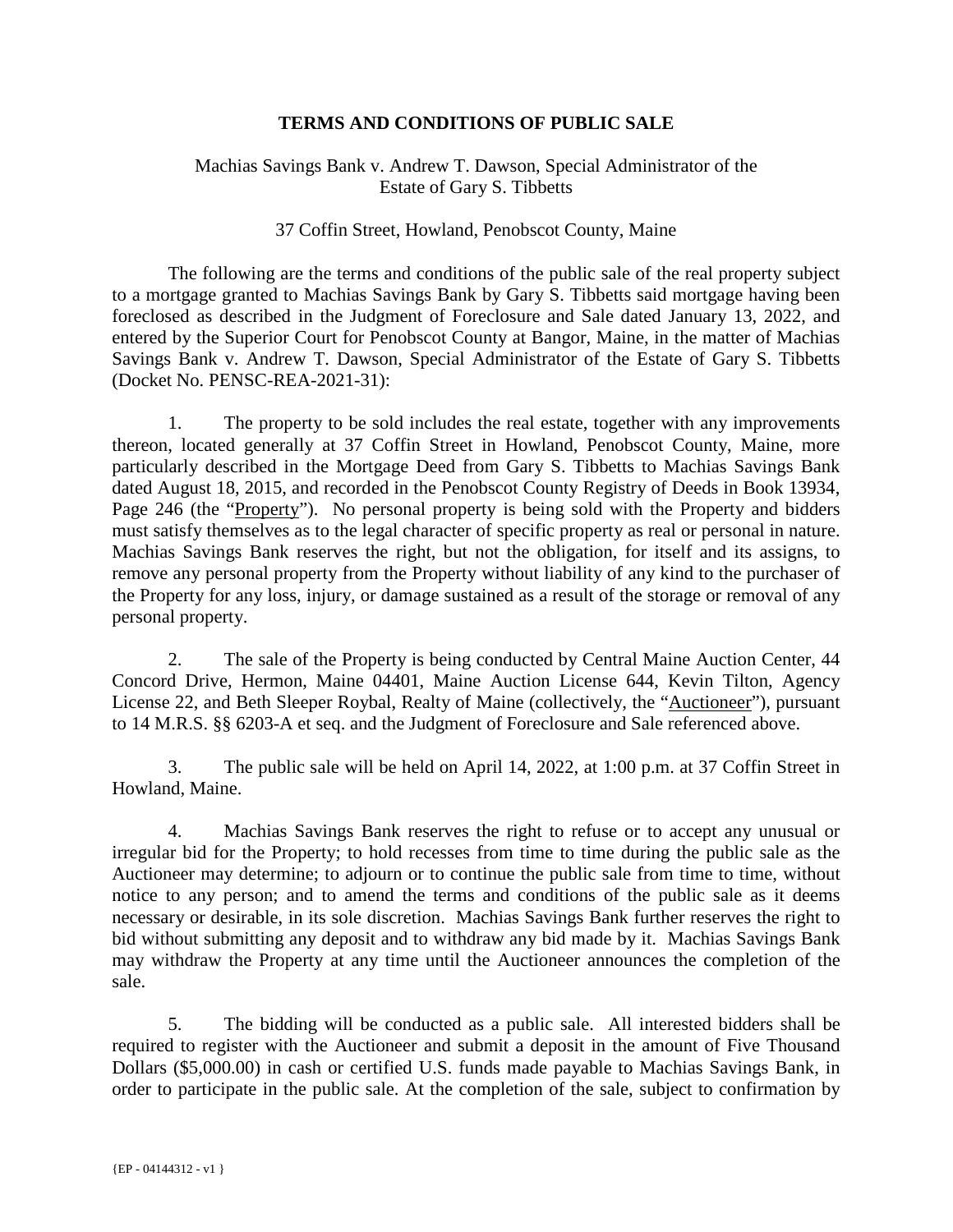Machias Savings Bank, the highest bidder will sign a Purchase and Sale Agreement substantially in the form attached hereto. A record of bidding will be maintained by Machias Savings Bank for its own use.

6. The successful bidder shall apply the bid qualification deposit of Five Thousand Dollars (\$5,000.00) as a nonrefundable deposit at the time of signing the Purchase and Sale Agreement. The balance of the purchase price payable by the successful bidder shall be paid in certified U.S. funds at the closing to be held on or before thirty (30) calendar days from the date of public sale as set forth in the Purchase and Sale Agreement.

7. Machias Savings Bank will convey the Property by Release Deed, substantially in the form attached hereto, subject to the following items:

- a. Any and all municipal, state, or federal laws, regulations, and ordinances including, without limitation, permits and approvals heretofore issued by any federal, state, or municipal government authority (compliance with, application for the transfer of any such permits, or approvals shall be the sole responsibility of the purchaser).
- b. Any and all encumbrances and easements, whether or not of record in the applicable Registry of Deeds, and any governmentally imposed or required zoning, subdivision, environmental, and other land use restrictions.
- c. Any condition which a physical examination or adequate survey of the Property might reveal.
- d. Any lien, or right to a lien, for services, labor, or materials heretofore or hereafter furnished, imposed by a law, and which may or may not be shown by the public records.
- e. The rights of tenants and persons in possession, if any.
- f. The conveyance will be subject to all outstanding municipal fees, charges, encumbrances, and liens, whether or not of record in the applicable Registry of Deeds, including, but not limited to, water and sewer, and municipal or quasimunicipal taxes.
- g. Any and all real estate transfer taxes, including Machias Savings Bank's share of such taxes (36 M.R.S. §§ 4641 et seq.), as applicable, shall be paid by the purchaser at closing.

8. In the event that the highest bidder fails to comply with any of the terms and conditions of sale, that bidder's deposit will be retained by the Auctioneer unless the bidding is reopened, there is a new high bid satisfactory to Machias Savings Bank, and the new highest bidder immediately executes a Purchase and Sale Agreement. Upon close of the bidding and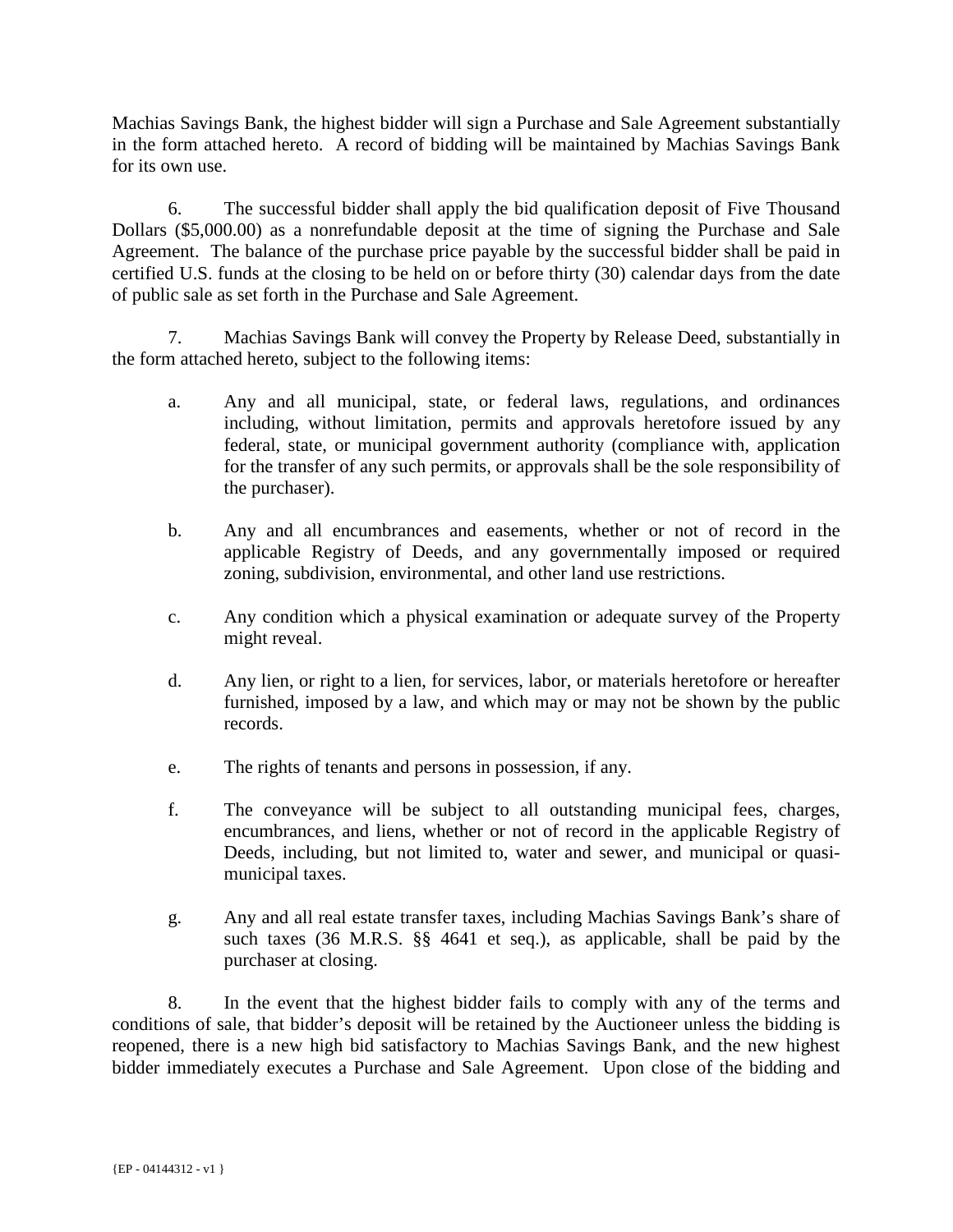compliance with the terms of the sale, the Auctioneer shall declare that the terms of the sale have been complied with and that the sale is closed.

9. The purchaser's commitment under the Purchase and Sale Agreement will not be contingent upon securing financing or upon any other condition; the purchaser's deposit will not be refunded due to an inability to obtain financing or any other failure by purchaser to perform.

10. Seller, in selling the Property, is conducting a foreclosure sale. The Property is sold "AS IS, WHERE IS", with all existing defects and without any warranties of any kind, even as to fitness for a particular purpose, habitability, or merchantability. All bidders are invited to inspect the real estate and the public records prior to making a bid. No warranties, guaranties, or representations of any kind are made, and all warranties are disclaimed with respect to any improvements located on the Property, including improvements located underground, the location and/or boundaries of the Property or improvements thereon, title to the Property, environmental compliance, or its compliance with any applicable zoning or land use regulations, law, or ordinances. The purchaser will assume responsibility and expense for any title search, title examination or title insurance. Seller shall not be required to execute any title insurance affidavits or similar documents relating to the Property. THE PURCHASER WILL ASSUME RISK OF ANY DEFECTS, AND EACH BIDDER EXPRESSLY ACKNOWLEDGES AND AGREES THAT THE AMOUNT BID REFLECTS THE "AS IS, WHERE IS" CONDITION OF THE PROPERTY AND THE ASSUMPTION OF ALL RISKS RELATING TO UNDISCLOSED DEFECTS. EACH BIDDER FURTHER ACKNOWLEDGES AND AGREES THAT SUCH BIDDER IN NO WAY RELIES UPON REPRESENTATIONS MADE BY MACHIAS SAVINGS BANK OR ITS REPRESENTATIVES AND AGENTS.

11. Machias Savings Bank specifically disclaims, and purchaser acknowledges that Machias Savings Bank shall not be responsible for or obligated now or at any time in the future to protect, exonerate, defend, indemnify, and save purchaser or its successors or assigns, harmless from and against any loss, damage, cost, expense, clean-up or liability, including, but not limited to, attorneys' fees and court costs, and including, but not limited to such loss, damage, cost, expense, or liability, based on personal injury, death, loss, or damage to property suffered or incurred by any person, corporation, or other legal entity, which may arise out of the presence of any such hazardous or toxic waste, substance, matter, or material on the Property.

12. In the event of loss or damage to the Property after the execution of the Purchase and Sale Agreement and prior to the closing, purchaser shall have the risk of loss.

13. In the case of disputed bidding, Machias Savings Bank shall be the sole and absolute judge of such dispute.

14. If the purchaser fails to perform at the closing, the purchaser's deposit will be retained by the Auctioneer. A bidder or purchaser whose deposit is retained under this paragraph will also be responsible for any and all consequential damages and additional costs, deficiencies, expenses, and losses suffered as a result of purchaser's failure to perform, including without limitation, reasonable attorneys' fees. Further, Machias Savings Bank reserves the right either to (a) contact the next highest bidder and allow that party to purchase the Property for the next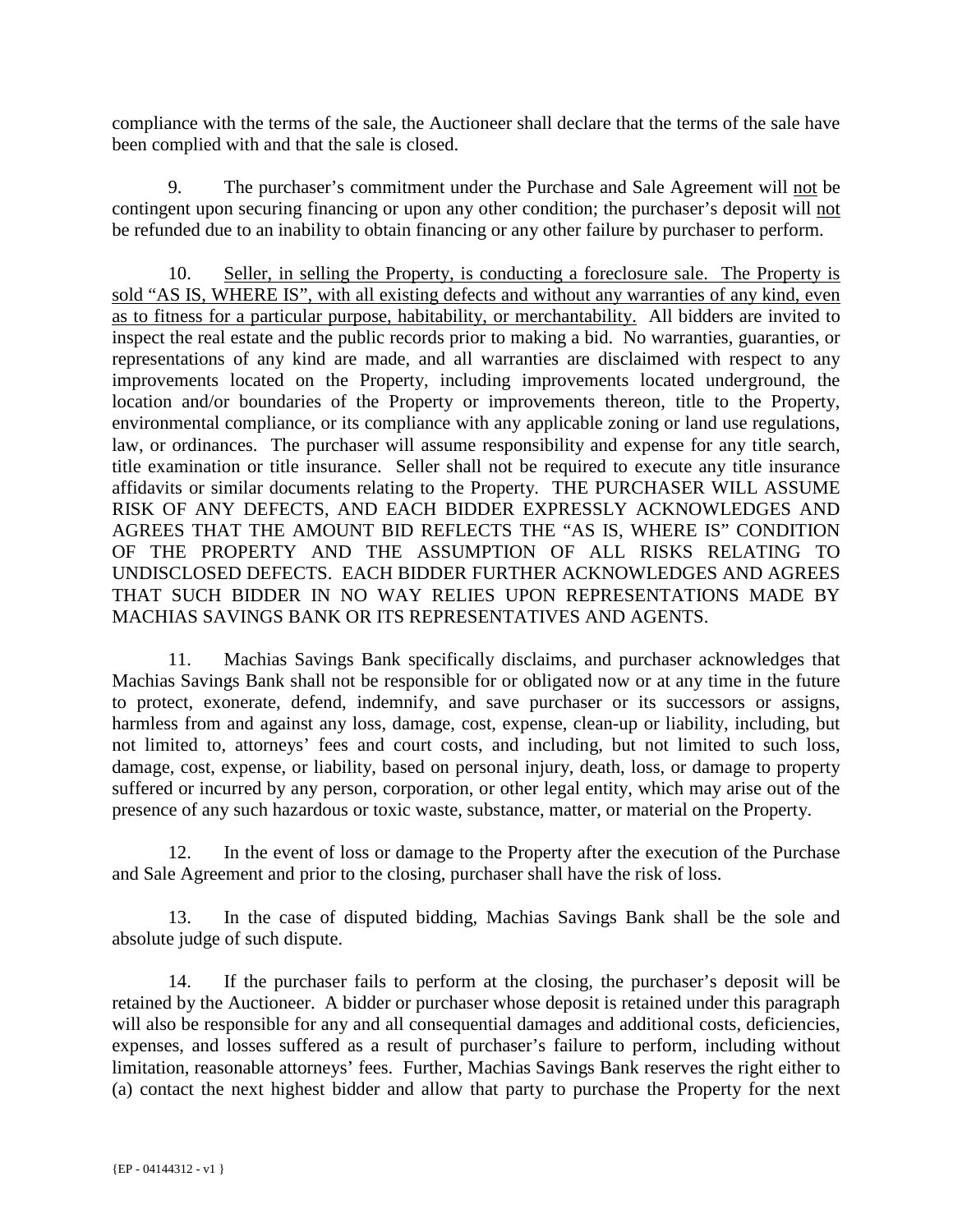highest bid as the assignee of the highest bidder; or (b) hold a new sale of the Property. Machias Savings Bank shall have no obligation, and specifically disclaims any responsibility, to provide notice of any kind to any person subsequent to the public sale.

15. All of the terms and conditions set forth in the notice of public sale published in the Bangor Daily News on March 12, 19, and 26, 2022, are deemed to be incorporated herein by reference.

16. In the event of any conflict between these Terms and Conditions of Sale and the Purchase and Sale Agreement, the Purchase and Sale Agreement shall control.

#### 17. **OTHER OR ADDITIONAL TERMS MAY BE ANNOUNCED AT THE PUBLIC SALE, IN WHICH EVENT SUCH TERMS AND CONDITIONS SHALL BE DEEMED TO BE INCORPORATED HEREIN BY REFERENCE.**

18. Applicable Law: You have signed a written binding contract agreeing to the terms and conditions of sale and understand that any bid you make falls under the Maine Auction Law, Title II, Section 2-328, of the Uniform Commercial Code and the Statute of Frauds. Maine auctions are under the jurisdiction of the State of Maine Department of Professional and Financial Regulations, Board of Licensure of Auctioneers, 35 State House Station, Augusta, Maine 04330.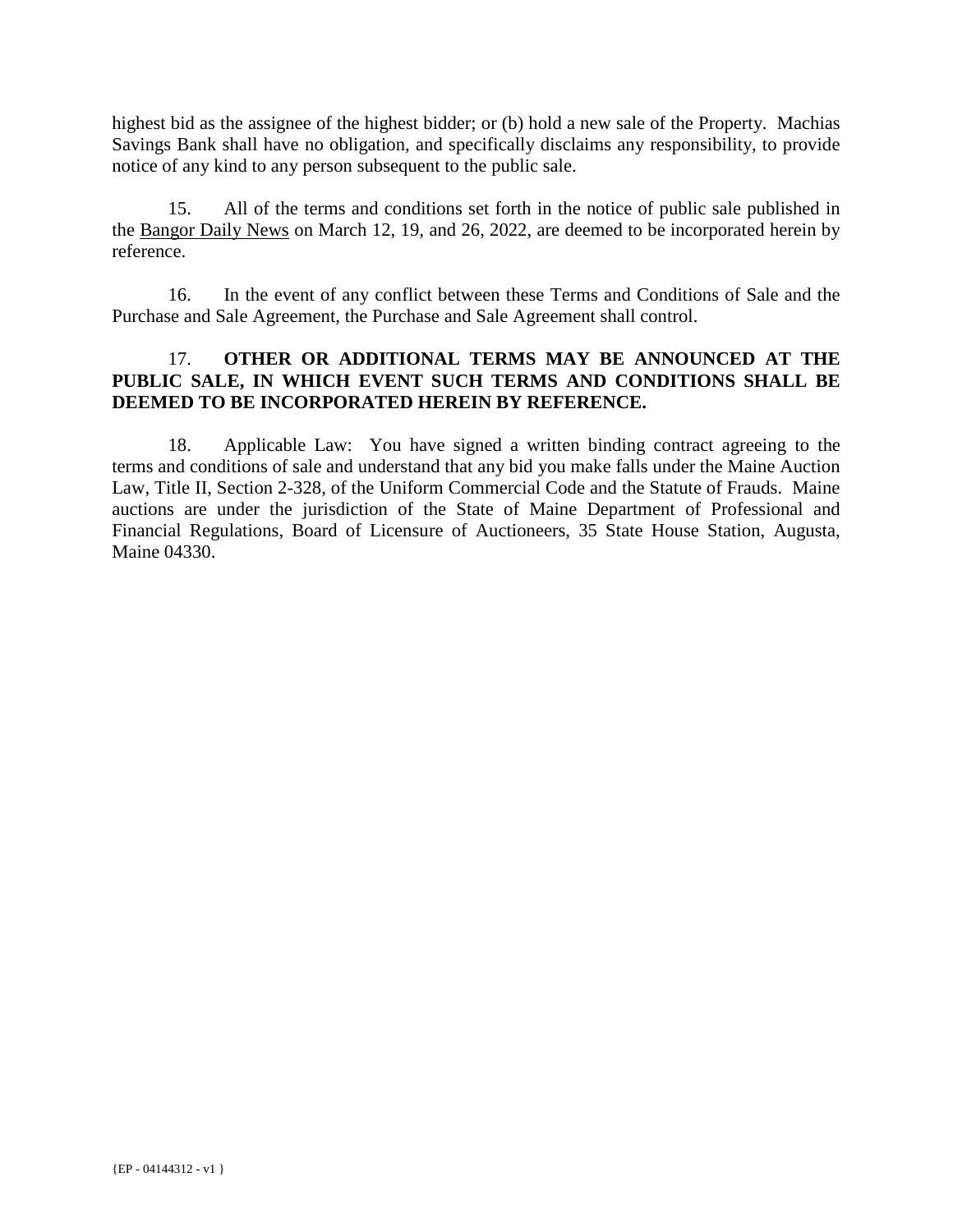#### **PURCHASE AND SALE AGREEMENT**

 MACHIAS SAVINGS BANK, a Maine banking corporation having a place of business in Machias, Maine (the "Seller"), and \_\_\_\_\_\_\_\_\_\_\_\_\_\_\_\_\_\_\_\_\_\_\_\_\_\_\_\_\_\_\_\_, whose address is \_\_\_\_\_\_\_\_\_\_\_\_\_\_\_\_\_\_\_\_\_\_\_\_\_\_\_\_\_\_\_\_\_\_\_\_, \_\_\_\_\_\_\_\_\_\_\_\_\_\_\_\_\_\_\_\_\_\_\_\_\_\_ ([collectively] the "Purchaser"), for consideration paid, agree as follows:

1. Purchase and Sale of Property: Subject to the terms and conditions set forth herein, Seller hereby agrees to sell to Purchaser, and Purchaser hereby agrees to purchase from Seller the real estate, together with any improvements thereon, located generally at 37 Coffin Street, Howland, Penobscot County, Maine, being more particularly described in a Mortgage Deed from Gary S. Tibbetts to Machias Savings Bank dated August 18, 2015, and recorded in the Penobscot County Registry of Deeds in Book 13934, Page 246, the legal description therein being incorporated herein by reference (the "Property").

2. Purchase Price: The purchase price for the Property is (bid amount) \_\_\_\_\_\_\_\_\_\_\_ \_\_\_\_\_\_\_\_\_\_\_\_\_\_\_\_\_\_\_\_\_\_\_\_\_\_\_\_\_\_\_\_\_\_\_\_\_\_\_\_\_\_\_\_ (\$\_\_\_\_\_\_\_\_\_\_\_\_\_\_\_). The Purchaser has this day deposited cash or certified U.S. funds made payable to Machias Savings Bank in the amount of Five Thousand Dollars (\$5,000.00), receipt of which nonrefundable deposit is acknowledged by the Auctioneer's signature below. The balance of the total purchase price shall be paid in certified U.S. funds made payable to Machias Savings Bank at closing. For the sake of convenience, the amounts required to be paid in accordance with this paragraph are as follows:

| [a] Total Purchase Price (bid amount)                         |          |  |
|---------------------------------------------------------------|----------|--|
| [b] Non-refundable Deposit<br>[c] Additional Deposit (if any) | 5,000.00 |  |
| [d] Total Deposits $([b] + [c])$                              |          |  |
| [e] Balance Due at Closing $([a] - [d])$                      |          |  |

3. Closing: The closing shall take place at Machias Savings Bank, 4 Center Street, Machias, Maine 04654, or at such other place as may be agreed between the parties, on or before thirty (30) calendar days from the date of this Agreement, at a date and time mutually agreeable to the parties. Notwithstanding the foregoing, Seller may elect to effectuate the closing by mail.

4. Title: Purchaser shall be solely responsible for any expense related to any title or UCC search, title examination, or title insurance. In the event Purchaser elects to utilize a certain specimen title insurance policy provided by Seller, Purchaser shall pay the cost of the title insurance premium for issuing a final policy and any additional costs of title search and examination. In the event that Seller has provided to Purchaser copies of title abstracts, policies, or other title or survey information, Purchaser acknowledges that Seller shall have no responsibility or liability in connection therewith, it being understood that Purchaser is relying solely upon the title search ordered by it and the final title evidence issued as a result of said title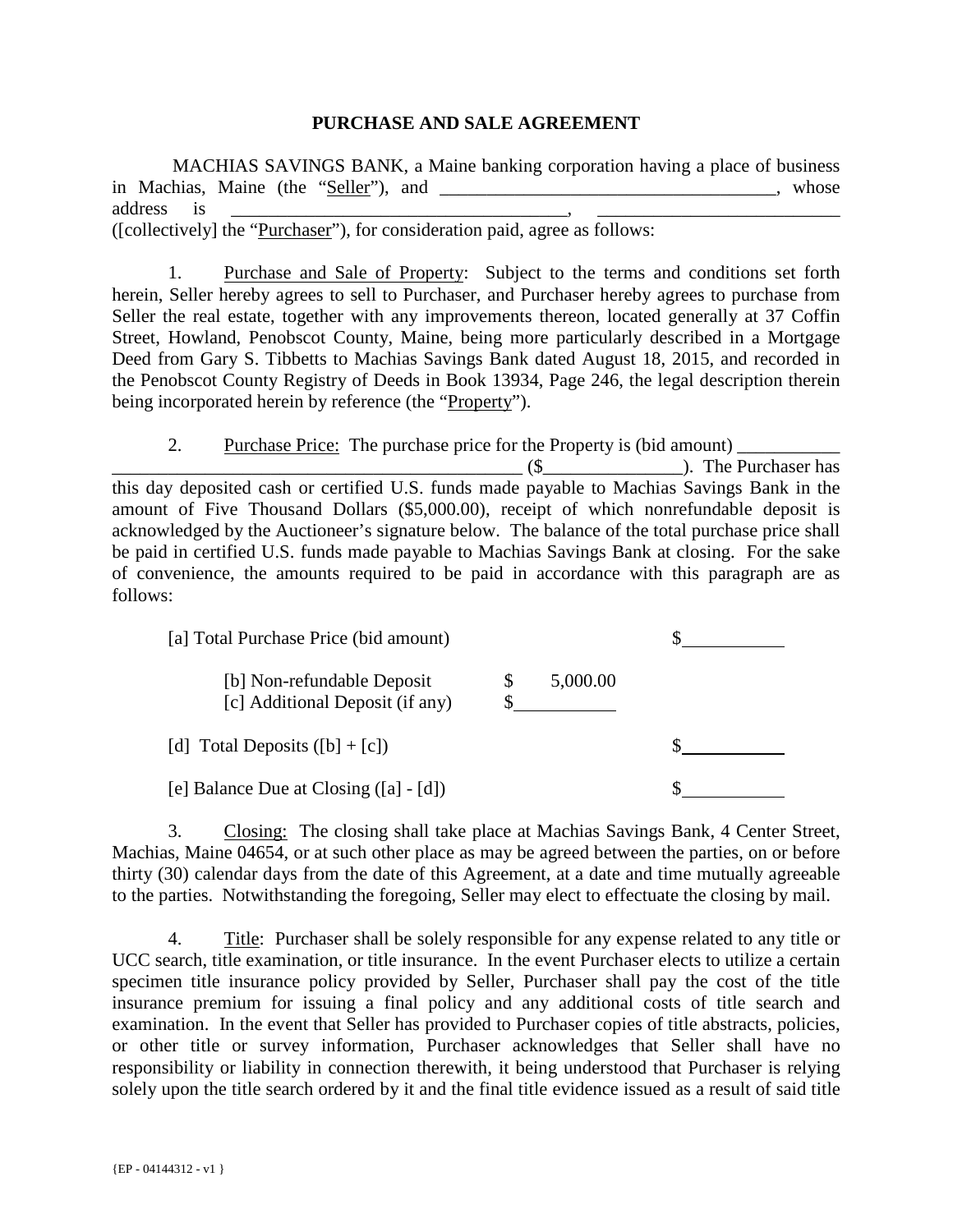search. Purchaser will assume responsibility and expense for any title search, title examination or title insurance. Seller shall not be required to execute any title insurance affidavits or similar documents relating to the Property.

5. Deed: Seller shall, on the date of closing, execute and deliver to Purchaser a Release Deed conveying the Property to Purchaser in fee simple, substantially in the form attached hereto. Seller makes no warranties, guaranties, or representations of any kind or nature concerning the value of the Property, the physical condition of or title to the Property or any improvements located thereon, including improvements located underground, the location and/or boundaries of the Property or improvements thereon, environmental compliance, or compliance with any applicable federal, state, or local law, ordinance, or regulation. Further, the Property is specifically sold without any express or implied warranties of habitability or title, and is sold "AS IS, WHERE IS". Purchaser will assume risk of any defects and expressly acknowledges and agrees that the purchase price reflects the "AS IS, WHERE IS" condition of the Property and the assumption of all risks relating to undisclosed defects, known or unknown to Seller. Purchaser acknowledges they had an opportunity to inspect the real estate and the public records prior to execution of this Agreement. Purchaser further acknowledges and agrees that Purchaser in no way relied upon representations made by Seller or any of its employees, agents, representatives or attorneys. In the event that more than one purchaser executes this Agreement, the deed from Seller to Purchaser will be a deed to Purchaser as tenants in common unless otherwise indicated below.

 Purchaser's election as to the form of ownership in the deed of conveyance from Seller (if no election is made, a deed to multiple parties shall be to the grantees as tenants in common):

- $\Box$  joint tenancy
- $\square$  tenancy in common
- $\Box$  not applicable (e.g. purchaser is an individual, corporate entity, or trustee)

Notwithstanding the foregoing, Purchaser expressly acknowledges and agrees that Purchaser shall be responsible for confirming the form of tenancy set forth in the deed of conveyance and that Seller shall have no responsibility or liability therefor.

6. Residential Real Property Disclosures: Purchaser acknowledges that this transaction is exempt from the residential property disclosure requirements of Title 33, Chapter 7, Subchapter 1.A of the Maine Revised Statutes.

7. Personal Property: Purchaser acknowledges that there are or may be items of personal property situated on or in the Property, and that Seller is not conveying any interest in such personal property to Purchaser. Purchaser further acknowledges that Seller has made and will make no representations as to the legal character of specific property as real or personal in nature. Seller reserves the right, but not the obligation, for itself and its assigns, to remove any personal property from the Property without liability of any kind to the purchaser of the Property for any loss, injury, or damage sustained as a result of the storage or removal of any personal property.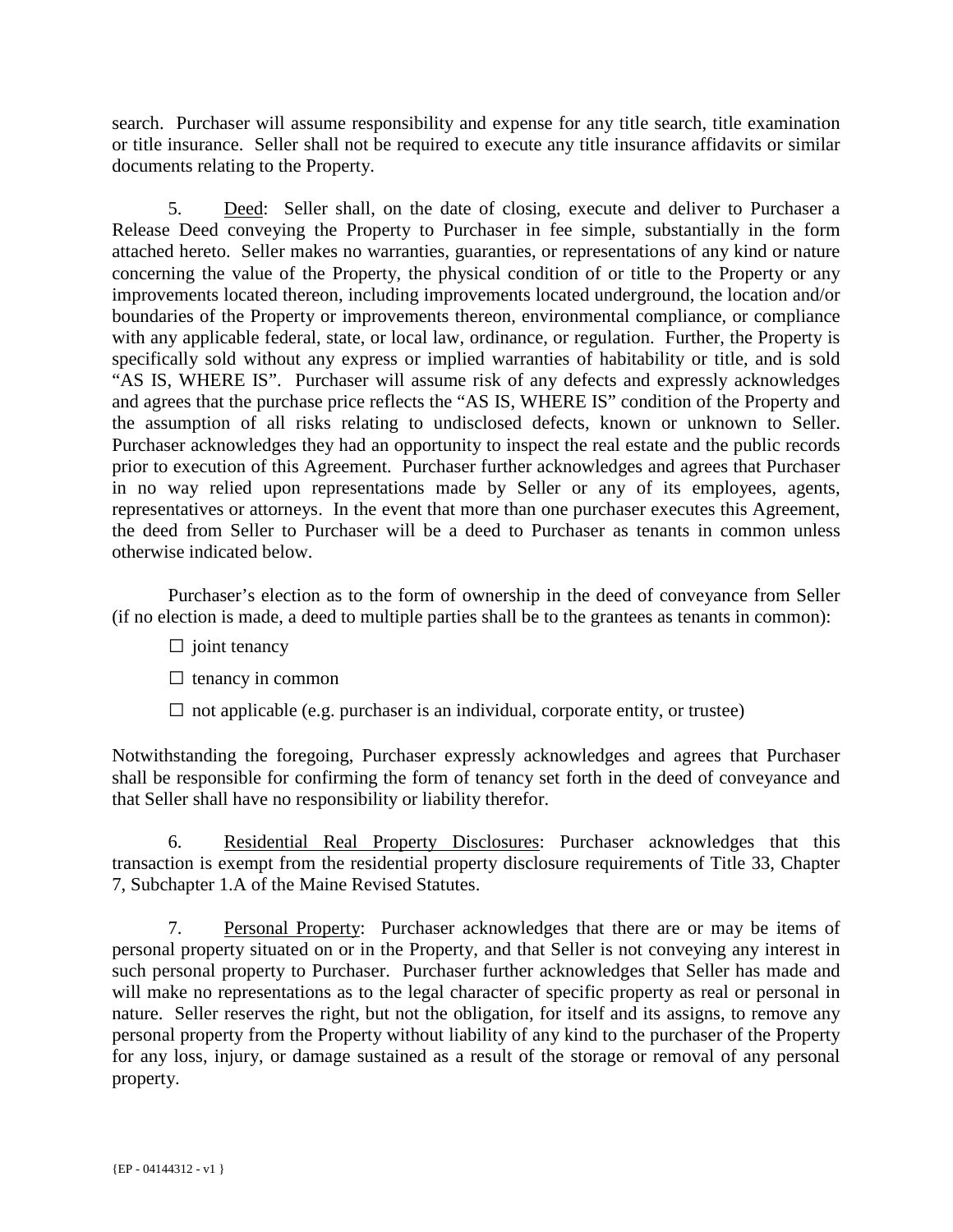8. Purchaser's Default: In the event Purchaser fails to fulfill any of Purchaser's obligations hereunder, including failure to tender the deposits as required hereunder, then Seller shall retain Purchaser's said deposits, and may, at Seller's option, pursue any remedies at law or equity, including specific performance.

9. Encumbrances, Liens and Assessments; Taxes: Purchaser acknowledges and agrees that the Property will be sold at closing subject to (a) any and all municipal, state, or federal laws, regulations, and ordinances including, without limitation, permits and approvals heretofore issued by any federal, state, or municipal government authority (compliance with, application for the transfer of any such permits, or approvals shall be the sole responsibility of the Purchaser); (b) any and all encumbrances and easements, whether or not of record in the applicable Registry of Deeds, and any governmentally imposed or required zoning, subdivision, environmental, and other land use restrictions; (c) any condition which a physical examination or adequate survey of the Property might reveal; (d) any lien, or right to a lien, for services, labor, or material heretofore or hereafter furnished, imposed by a law, and which may or may not be shown by the public records; (e) the rights of tenants and persons in possession, if any; (f) all outstanding municipal fees, charges, encumbrances, and liens, whether or not of record in the applicable Registry of Deeds, including, but not limited to, water and sewer, and municipal or quasi-municipal taxes; (g) all transfer taxes and sales taxes assessed by the State of Maine, including Seller's share of such taxes (36 M.R.S. §§ 4641 et seq.), as applicable, shall be paid by Purchaser at closing.

10. Broker's Commission: Each party represents to the other that it has not dealt with any real estate broker nor is there any broker's commission due in connection with Purchaser's purchase of the Property. In the event that a broker claims such a commission, the party having contact with said broker shall be responsible for satisfying such claim for commission.

11. Risk of Loss: Purchaser acknowledges and agrees that all risk of loss or damage to the Property prior to the closing shall be borne by Purchaser.

Seller specifically disclaims, and Purchaser acknowledges that Seller shall not be responsible for or obligated now or at any time in the future to protect, exonerate, defend, indemnify, or hold Purchaser or its successors or assigns, harmless from and against any loss, damage, cost, expense, clean-up or liability, including, but not limited to, attorneys' fees and court costs, and including, but not limited to such loss, damage, cost, expense, or liability, based on personal injury, death, loss, or damage to property suffered or incurred by any person, corporation, or other legal entity, which may arise out of the presence of any such hazardous or toxic waste, substance, matter, or material on the Property.

12. Representations; Construction: Purchaser acknowledges that Purchaser has not relied upon any oral or written representation of the Seller, or any of Seller's employees, agents, or attorneys. Purchaser agrees that in the event of any ambiguity as to the meaning or intent of the terms or obligations set forth herein, or any documents executed in connection herewith, such ambiguous term or provision shall not be construed more favorably to one party than to another.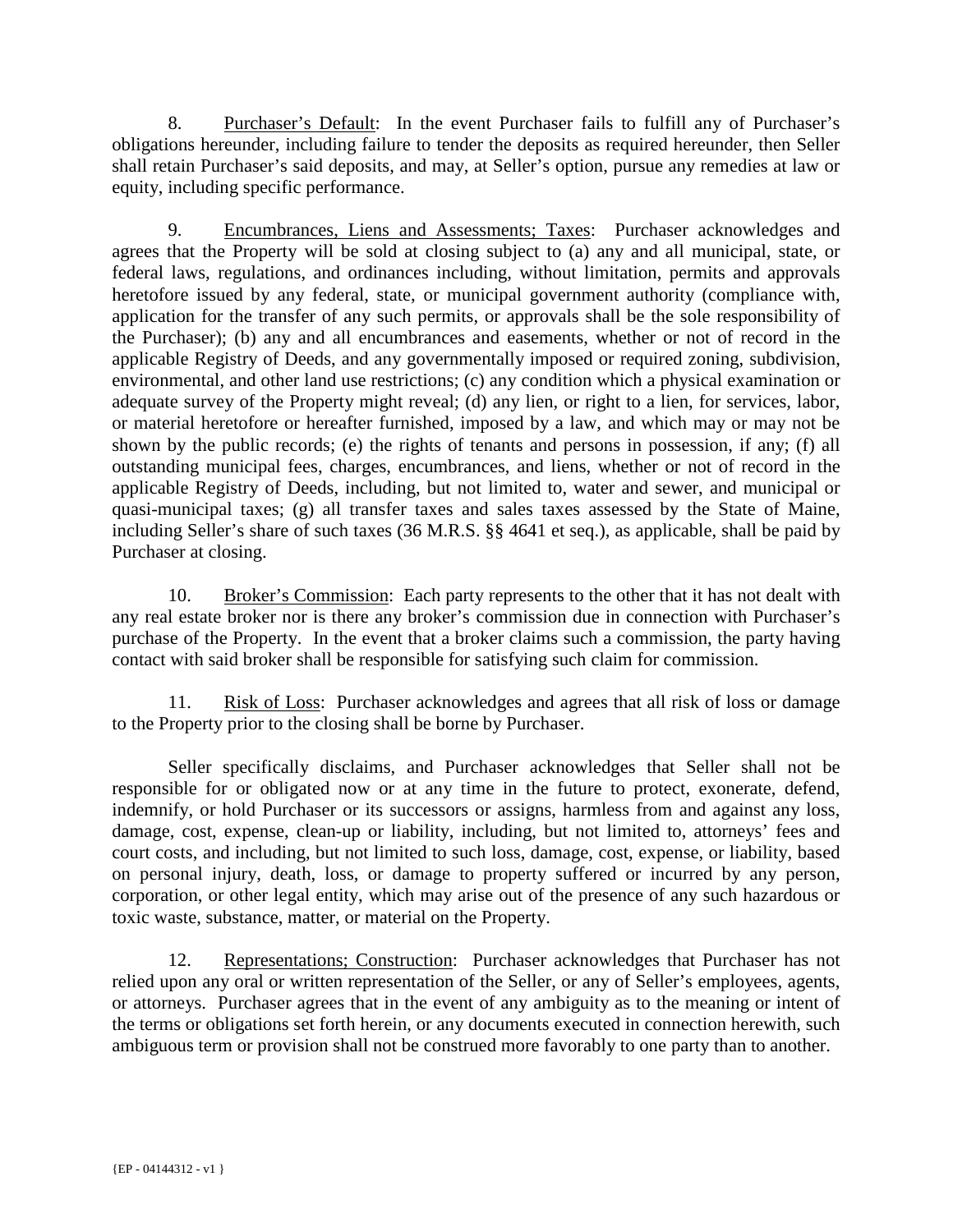13. Limitation on Purchaser Damages: Purchaser agrees that in any dispute or action arising out of this Agreement, or the matters described herein, the damages to which Purchaser may be due at any time and as against Seller for any reason shall be specifically limited to the amount of Purchaser's deposit, repayable without interest, and that under no circumstances may such damages include any claim for punitive damages, lost profits or investment opportunities, or attorneys' fees.

14. Waiver of Jury Trial: Purchaser agrees that in the event of any dispute as between Purchaser and Seller and relating to the subject matter of this Agreement, or the property hereby contemplated to be transferred by Seller to Purchaser, such dispute shall (unless Seller shall have demanded arbitration as set forth in this Agreement) be tried before a single Justice of the Superior Court for the county in which the Property is located, sitting without a jury.

15. Arbitration: Purchaser agrees that in any dispute or controversy with Seller as to the terms of this Agreement, or with respect to the matters described herein, and whether sounding in contract or tort, shall, at the election of Seller and at any time, be resolved by binding arbitration in accordance with the applicable provisions of the Maine Uniform Arbitration Act, at 14 M.R.S. §§ 5927 et seq. and as the same may be amended from time to time. Seller may further elect to submit less than all disputes or controversies as between Purchaser and Seller to binding arbitration. Nothing herein shall be construed as limiting the rights or remedies of Seller pursuant to this Agreement or any document or agreement as between Purchaser and Seller and at any time, whether or not Seller shall have previously demanded such arbitration.

16. Binding Effect; Assignment: This Agreement shall inure to the benefit of and be binding upon the parties hereto and their respective heirs, personal representatives, and permitted assigns, except that Purchaser may not assign this Agreement to any party without Seller's written consent. Purchaser's obligations and liability to Seller pursuant to this Agreement expressly shall survive any such assignment.

17. Severability: If any provision of this Agreement is found to be invalid or unenforceable, such finding shall not affect the validity or enforceability of any other provision hereof.

18. Incorporation of Provisions: This Agreement expressly incorporates the terms and conditions of sale set forth in the Terms and Conditions of Public Sale distributed by the Auctioneer to registered bidders at the time of registration to bid, and, if applicable, further incorporates the terms and conditions of sale as announced by the Auctioneer at the public sale conducted on April 14, 2022.

19. Entire Agreement; Governing Law: This Agreement, including the incorporated provisions and the Disclosure, constitutes the entire agreement between the parties, supersedes all prior negotiations and understandings, and shall not be altered or amended, except by written amendment signed by Seller and Purchaser. This Agreement shall be governed by Maine law. For purposes hereof, the date of this Agreement is April 14, 2022.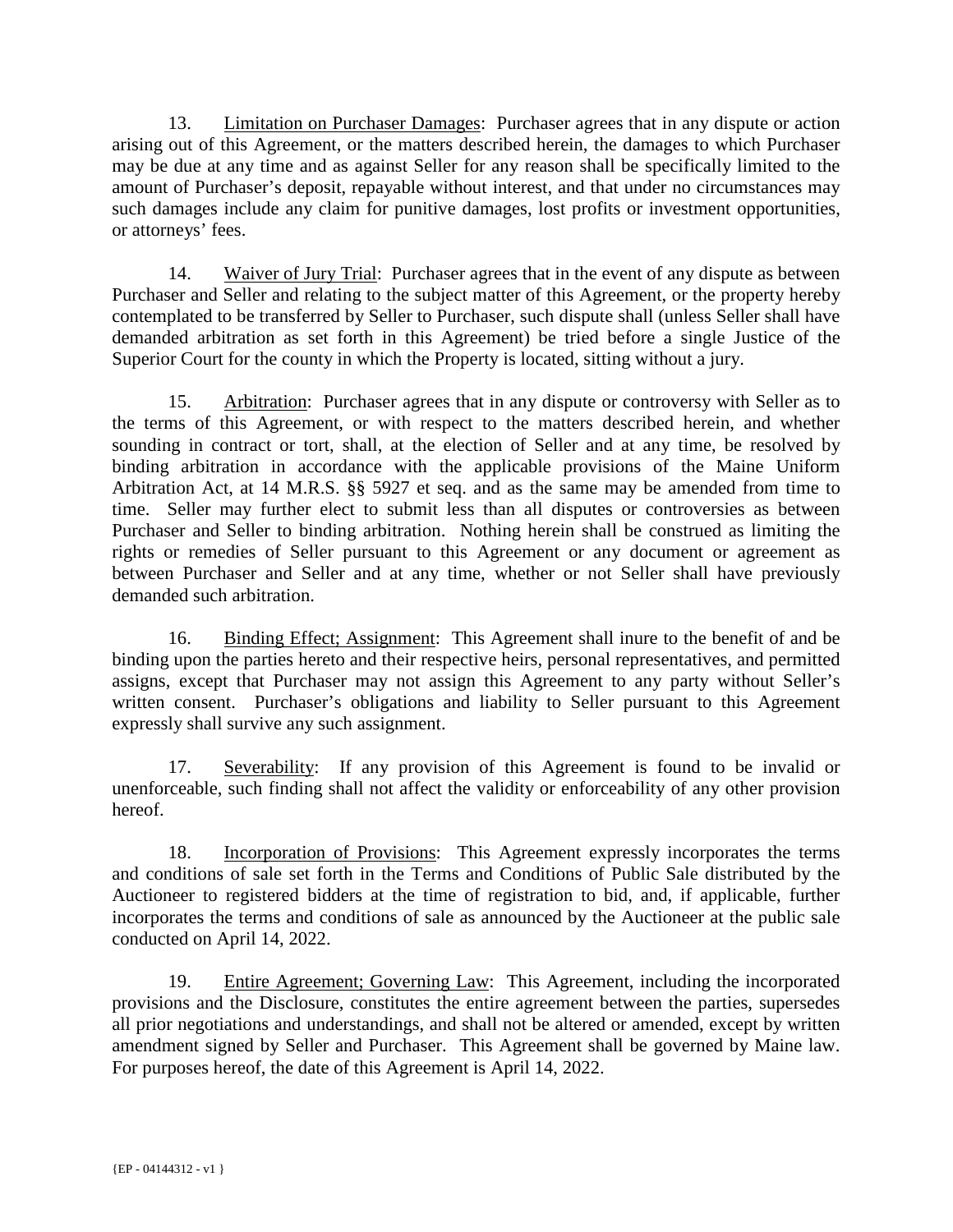20. Time for Performance: TIME IS OF THE ESSENCE. Should Purchaser default in any obligation under this Agreement, Purchaser agrees to indemnify and hold Seller harmless from any resulting or consequential loss, claim, or damage of any kind whatsoever, including but not limited to any attorneys' fees incurred by Seller.

IN WITNESS WHEREOF, the parties hereto have executed this Agreement in duplicate originals on the day, month, and year written below.

| WITNESSES: | <b>MACHIAS SAVINGS BANK</b>                      |      |
|------------|--------------------------------------------------|------|
|            | By<br>Wendy L. Schors                            | Date |
|            | Its Vice President                               |      |
|            | Purchaser                                        | Date |
|            | Social Security Number/Tax Identification Number |      |
|            | Purchaser                                        | Date |
|            | Social Security Number/Tax Identification Number |      |
|            | CENTRAL MAINE AUCTION COMPANY                    |      |
|            | By                                               |      |
|            |                                                  | Date |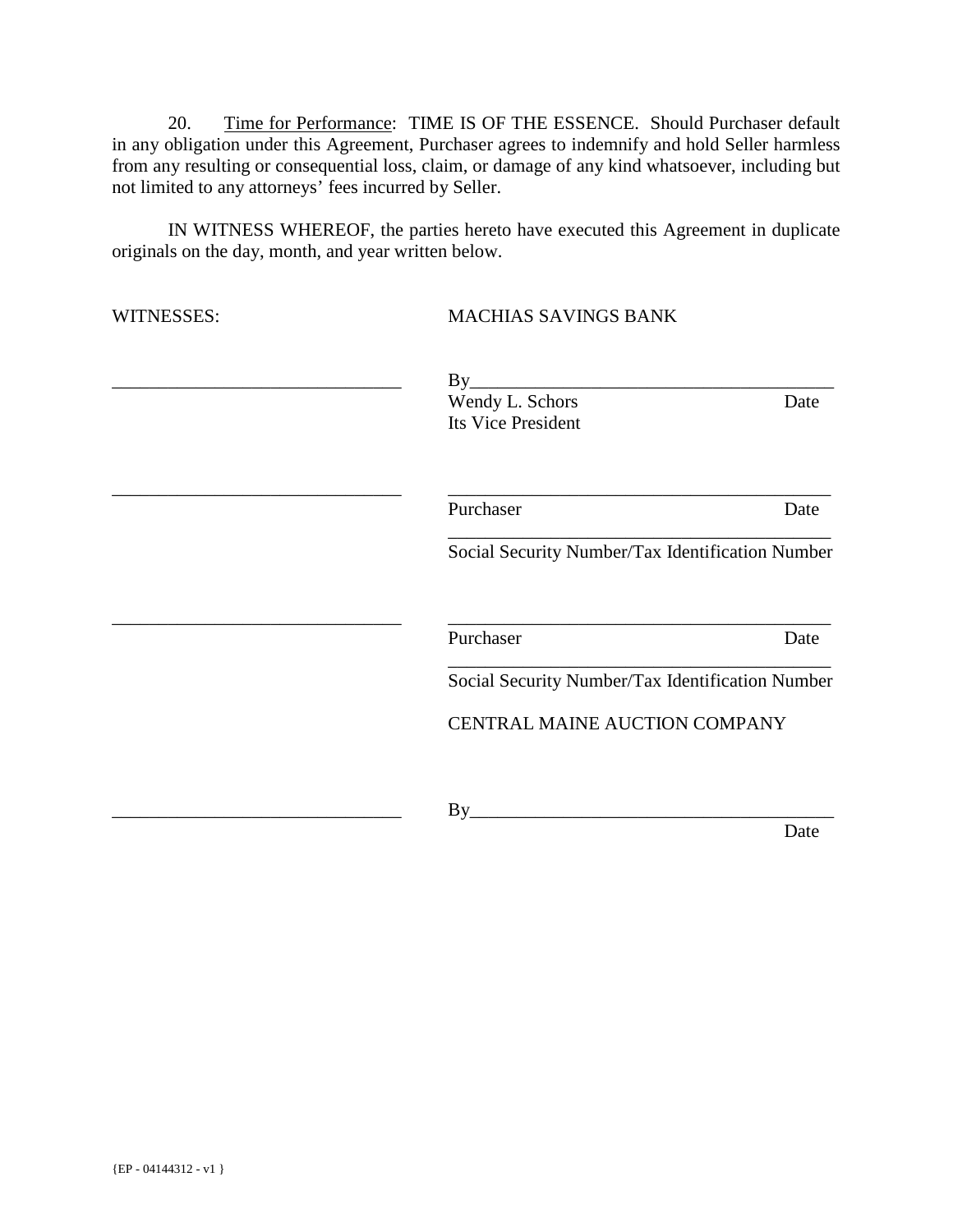#### **RELEASE DEED**

#### DLN #

 **MACHIAS SAVINGS BANK**, a Maine banking corporation having a place of business in Machias, Washington County, Maine, for consideration paid, releases to \_\_\_\_\_\_\_\_\_\_\_\_\_\_\_\_\_\_\_\_\_\_\_\_\_\_, of \_\_\_\_\_\_\_\_\_\_\_\_\_\_\_\_\_\_\_\_\_\_\_\_\_, \_\_\_\_\_\_\_\_\_\_\_\_\_\_\_\_\_\_\_, having a mail is a mail in the same of  $\alpha$  mail is a main state of  $\alpha$  main state being the high bidder at public sale, any and all right, title and interest in and to a certain lot or parcel of land situated in the Town of Howland, County of Penobscot, State of Maine., bounded and described as follows, to wit:

Beginning at a point on the westerly side of Coffin Street at the southeast comer of the lot now or formerly owned by Bernard White; thence westerly one hundred thirty (130) feet, along the south line of said Bernard White lot; thence southerly parallel with said Coffin Street, seventy five (75) feet; thence easterly one hundred thirty (130) feet, parallel with the first mentioned bound to Coffin Street; thence northerly, along said Coffin Street, seventy-five (75) feet to the point if beginning.

 Subject to all outstanding municipal fees, charges, encumbrances, and liens, whether or not of record in the Penobscot County Registry of Deeds. Further subject to all real estate transfer taxes.

For Grantor's source of title, reference may be had to the mortgage granted by Gary S. Tibbetts to Machias Savings Bank dated August 18, 2015, and recorded in the Penobscot County Registry of Deeds in Book 13934, Page 246 (the "Mortgage"). The Grantor foreclosed the Mortgage by virtue of a Judgment of Foreclosure and Sale dated January 13, 2022 and entered by the Superior Court for Penobscot County at Bangor, Maine, in the matter of Machias Savings Bank v. Andrew T. Dawson, Special Administrator of the Estate of Gary S. Tibbetts (Docket No. PENSC-REA-2021-31), said judgment having been recorded in said Registry in Book \_\_\_ Page \_\_\_. This deed is a conveyance of all right, title, and interest of the Grantor, and of all parties to said action, in and to the property described herein pursuant to 14 M.R.S. § 6323.

For purposes of compliance with 14 M.R.S. § 6323(1):

Newspaper in which publication occurred: Bangor Daily News. Dates of Publication: March 12, 19, and 26, 2022. Sale Date<sup>1</sup>: April 14, 2022.

÷,

<sup>&</sup>lt;sup>1</sup> In the event the public sale was adjourned and continued from the date reflected in the notice of public sale as published by such newspaper, such continuance was accomplished in accordance with 14 M.R.S. § 6323(1).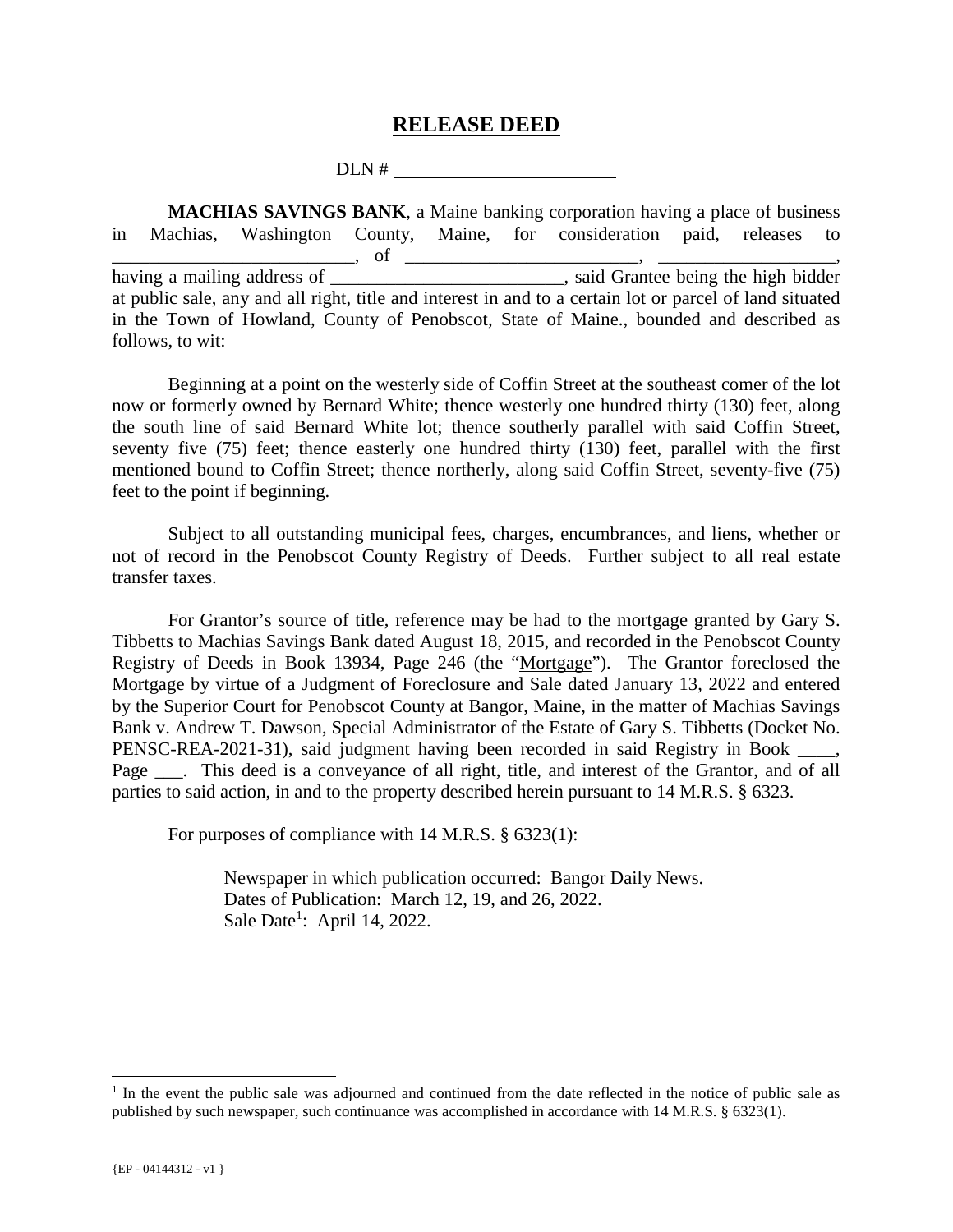IN WITNESS WHEREOF, Machias Savings Bank has caused this instrument to be signed by its undersigned officer, duly authorized, this \_\_\_\_\_\_\_ day of April, 2022.

#### WITNESS: **MACHIAS SAVINGS BANK**

\_\_\_\_\_\_\_\_\_\_\_\_\_\_\_\_\_\_\_\_\_\_\_\_\_\_\_\_\_\_\_\_\_\_\_\_ By \_\_\_\_\_\_\_\_\_\_\_\_\_\_\_\_\_\_\_\_\_\_\_\_\_\_\_\_\_\_\_\_\_

 Wendy L. Schors Its Vice President

State of Maine Washington, ss.  $\Delta \text{pril} \_\_2, 2022$ 

 Personally appeared the above-named Wendy L. Schors, Vice President of Machias Savings Bank, and acknowledged before me the foregoing instrument to be her free act and deed in her said capacity and the free act and deed of Machias Savings Bank.

 $\overline{\phantom{a}}$  , which is a set of the set of the set of the set of the set of the set of the set of the set of the set of the set of the set of the set of the set of the set of the set of the set of the set of the set of th

 $\overline{\phantom{a}}$  , which is a set of the set of the set of the set of the set of the set of the set of the set of the set of the set of the set of the set of the set of the set of the set of the set of the set of the set of th

Notary Public/Attorney-at-Law

Print or type name as signed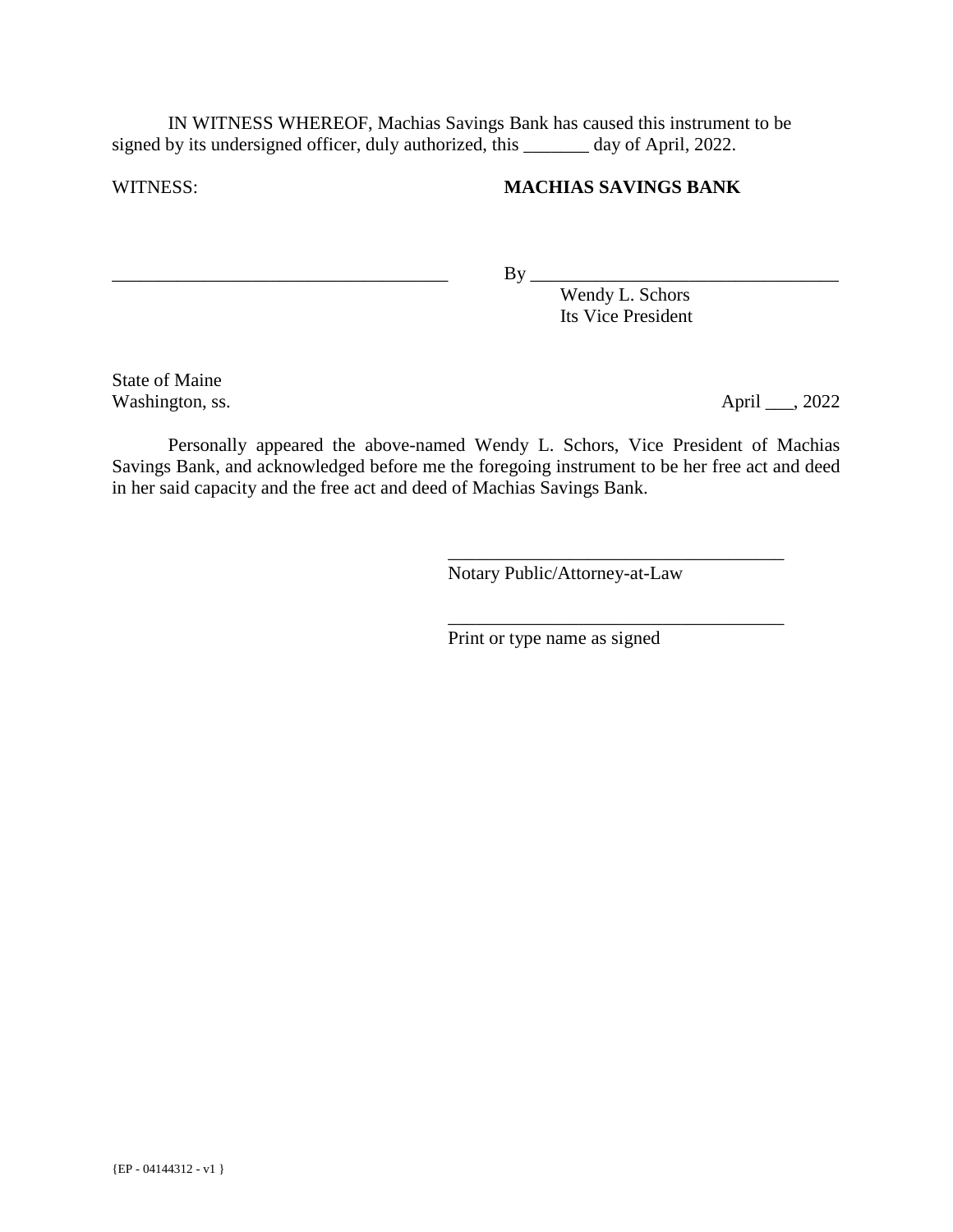#### **NOTICE OF PUBLIC SALE** 14 M.R.S. § 6323

 Notice is hereby given that in accordance with a Judgment of Foreclosure and Sale dated January 13, 2022 which judgment was entered on January 19, 2022, by the Superior Court for Penobscot County at Bangor, Maine, in an action brought by **Machias Savings Bank** against **Andrew T. Dawson, Special Administrator of the Estate of Gary S. Tibbetts**, Docket No. PENSC-REA-2021-31, and wherein the Court adjudged a foreclosure of a Mortgage Deed granted by Gary S. Tibbetts dated August 18, 2015, and recorded in the Penobscot County Registry of Deeds in Book 13934, Page 246, the period of redemption from said judgment having expired, all of the following described property will be sold at a public sale at 1:00 p.m. on April 14, 2022, at 37 Coffin Street in Howland, Maine. The property to be sold is further described on the Town of Howland Tax Maps at Map U9, Lot 69, together with and subject to the rights, covenants, easements, and encumbrances affecting the property. Reference should be had to said mortgage deed for a more complete legal description of the property to be conveyed. **TERMS OF SALE** 

THE PROPERTY HEREINABOVE DESCRIBED IS BEING SOLD ON AN "AS IS" "WHERE IS" BASIS, WITHOUT ANY WARRANTY WHATSOEVER AS TO THE CONDITION, FITNESS, SIZE, OR LOCATION OF THE PROPERTY OR THE STATE OF TITLE TO THE PROPERTY.

The bidder to whom the property is sold must, at the time and place of sale, make a deposit of Five Thousand Dollars (\$5,000.00) by cash or certified check, and must sign a Purchase and Sale Agreement with Machias Savings Bank, which agreement shall provide in part (i) that the purchaser will be responsible for all real estate and/or personal property taxes and other municipal charges attributable to the respective property unpaid and in arrears and for all subsequent tax years as assessed by the Town of Howland, and (ii) that a closing of the sale shall be held within thirty (30) days of the public sale where the remaining balance of the purchase price will be paid in cash or certified funds. The conveyance will be by Release Deed. Machias Savings Bank expressly reserves the right to bid, to modify the terms of the sale set forth above, to add additional terms as it so wishes, and to authorize the mortgagor to sell the property prior to the sale date. All other terms and conditions of sale, including any modification or additions to the terms set forth above, will be announced by the auctioneer at the time of the sale.

For further information, contact Central Maine Auction Center, 44 Concord Road, Hermon, Maine 04401 ■ (207) 848-7027 ■ www.cmauctioncenter.com.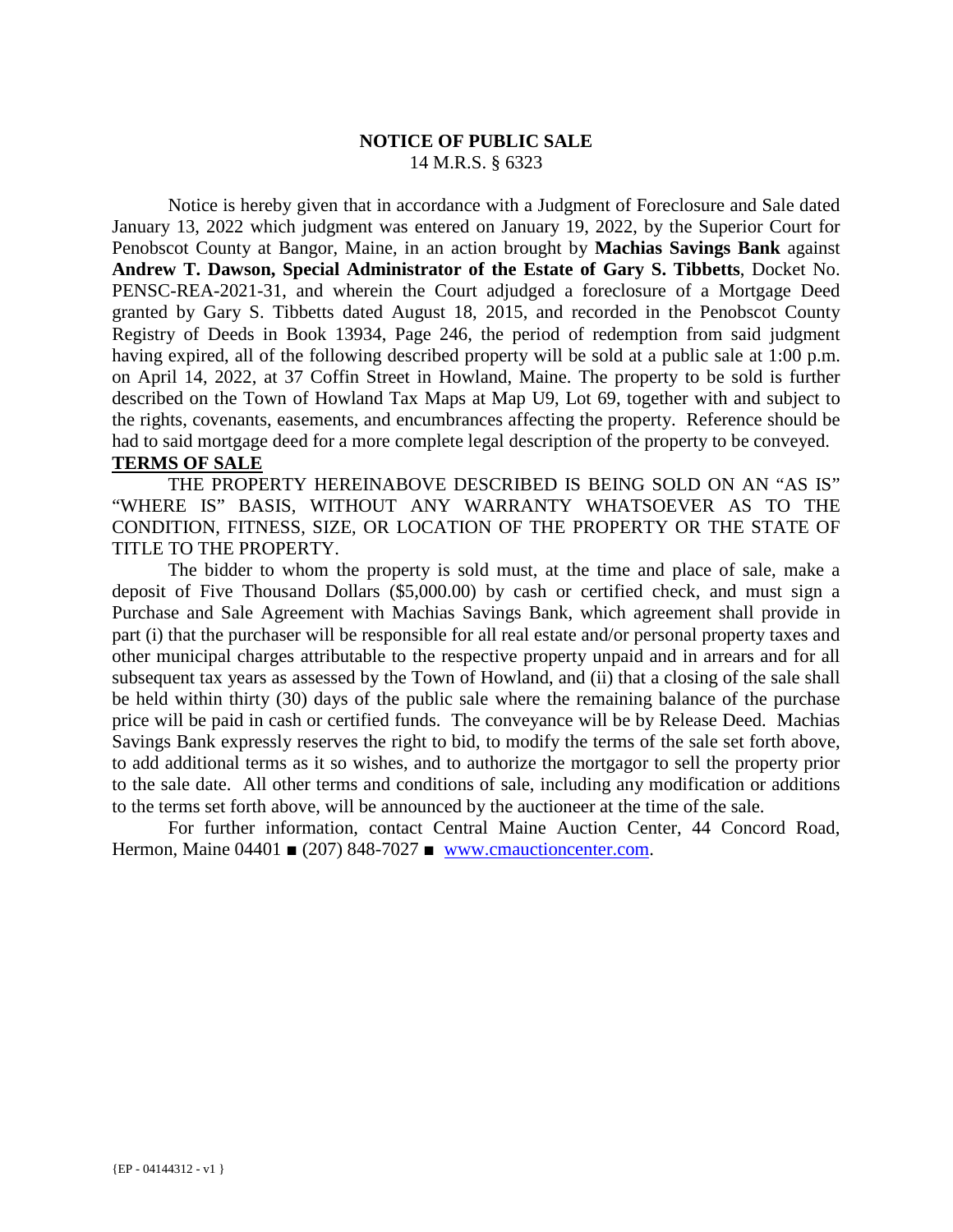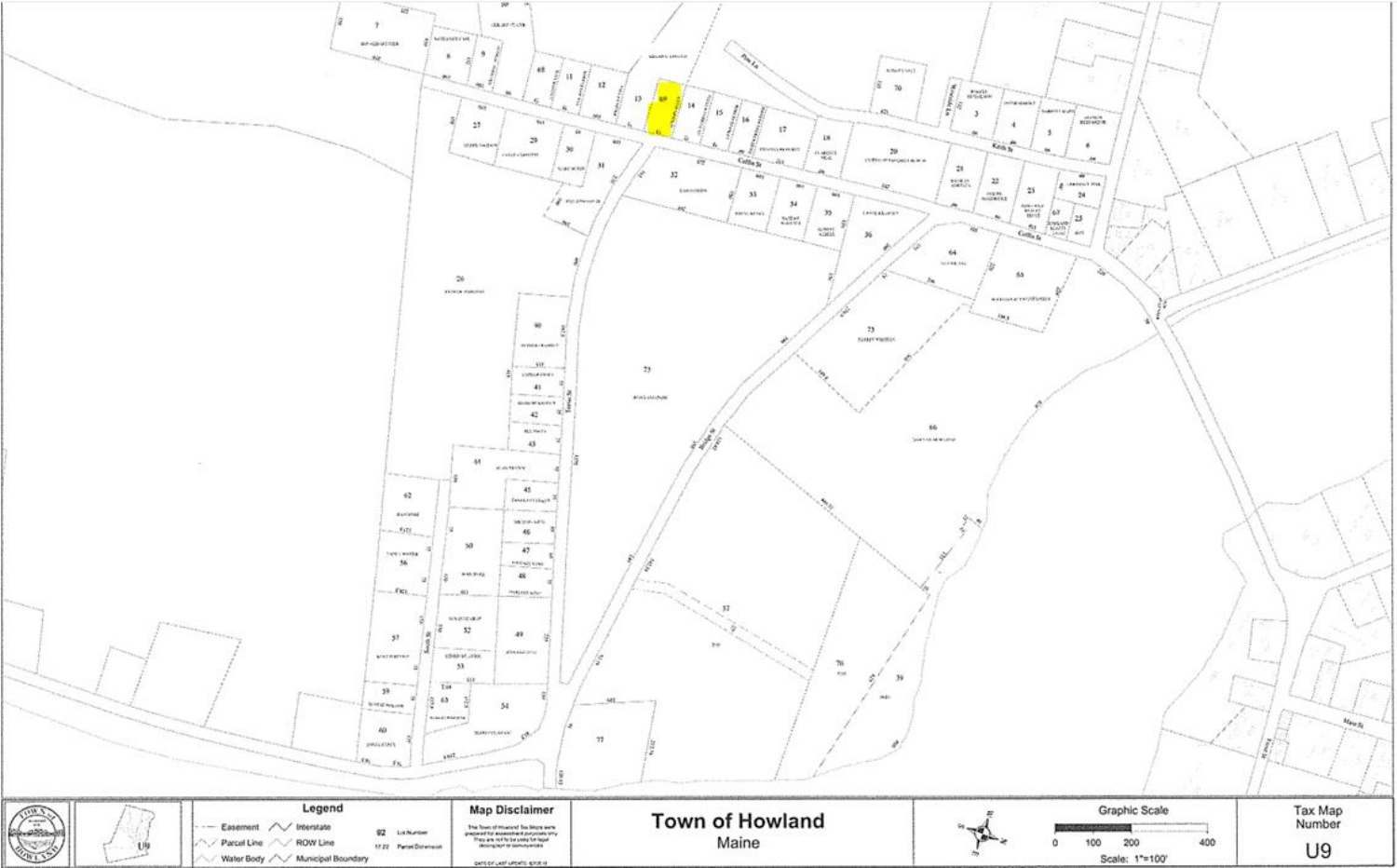

HOWLAND ME 04448 0243

37 COFFIN STREET U09/069 B13934P243